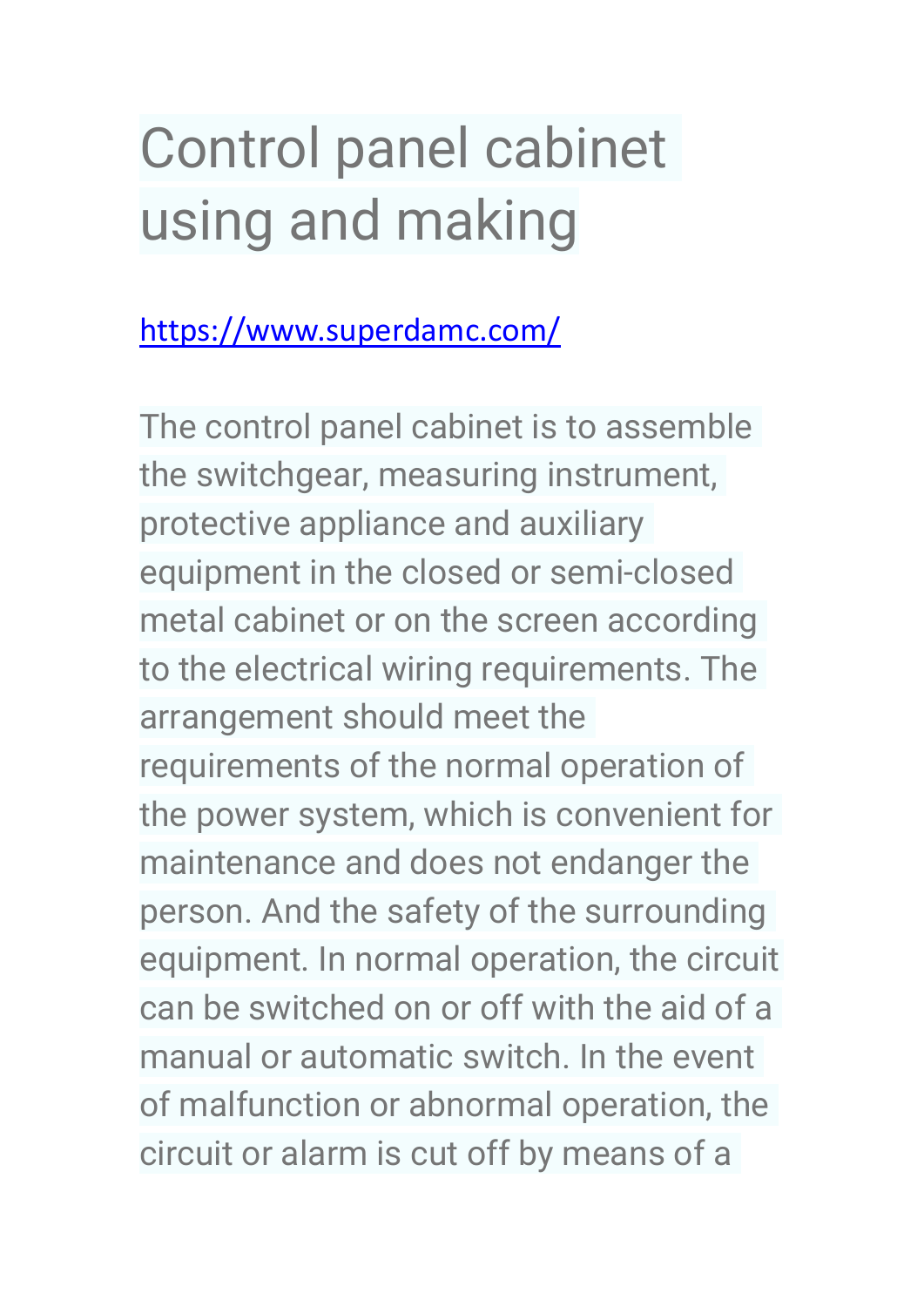protective device. The measuring instrument can display various parameters during operation, and can also adjust some electrical parameters to prompt or signal the deviation from the normal working state. Commonly used in various hair, distribution, and substation.



[Control panel cabinet](https://www.superdamc.com/cabinet-box-forming-machine/electrical-cabinet-frame-roll-forming-machine.html) machine for cabinet full frame, side panels, front panel and rear doors, top cover and bottom panels of the cabinet can be removed, which can adapt to various requirements and facilitate installation and maintenance.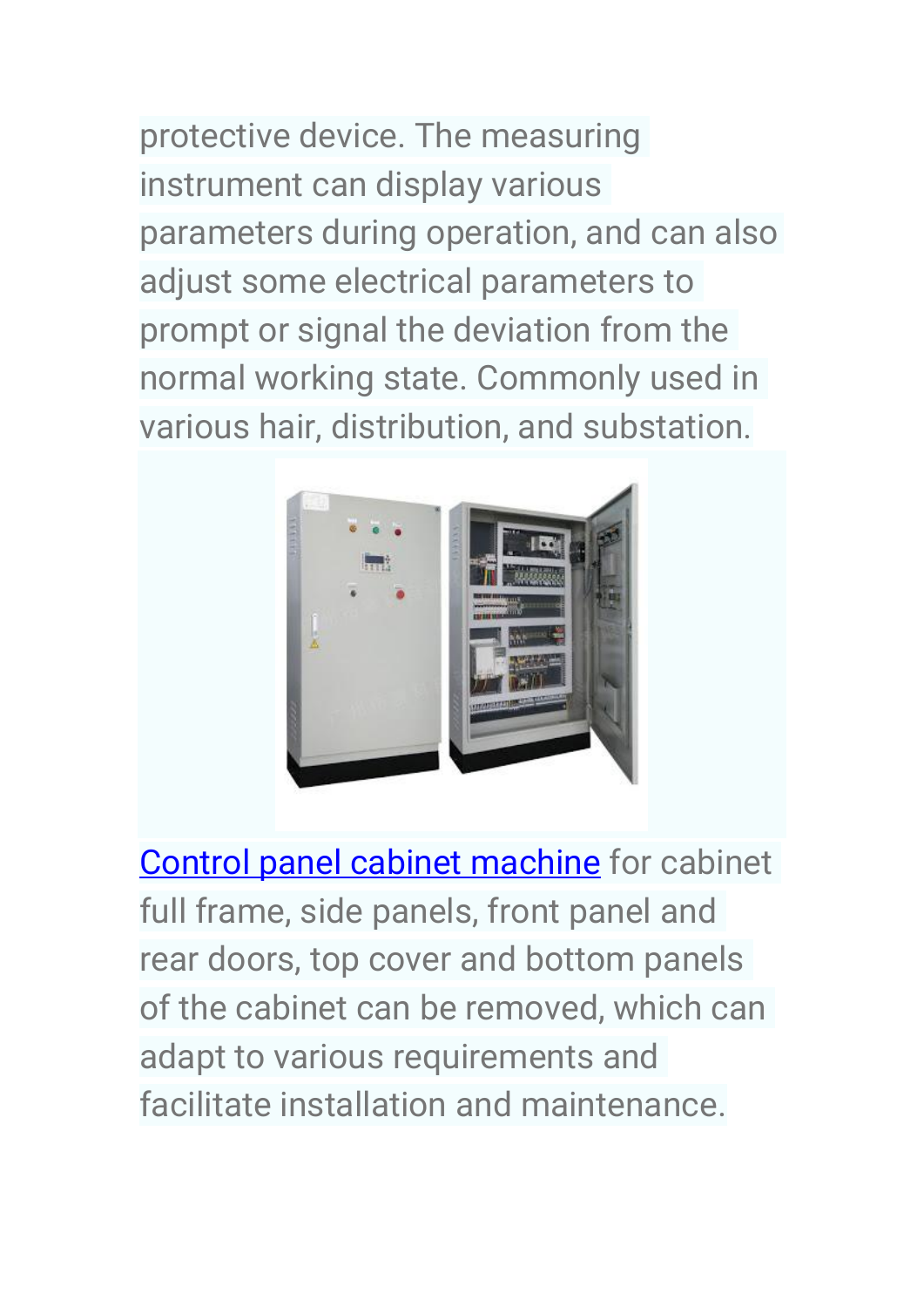

Electric control cabinet production equipment also includes many kinds of electrical cabinets [equipment,](https://www.superdamc.com/cabinet-box-forming-machine/electrical-cabinet-frame-roll-forming-machine.html) frequency control cabinets, low voltage control cabinets, high voltage control cabinets, water pump control cabinets, power control cabinets, explosion control cabinets, elevator control cabinets, PLC control cabinets, fire control cabinets, brick machines. Control cabinets and more.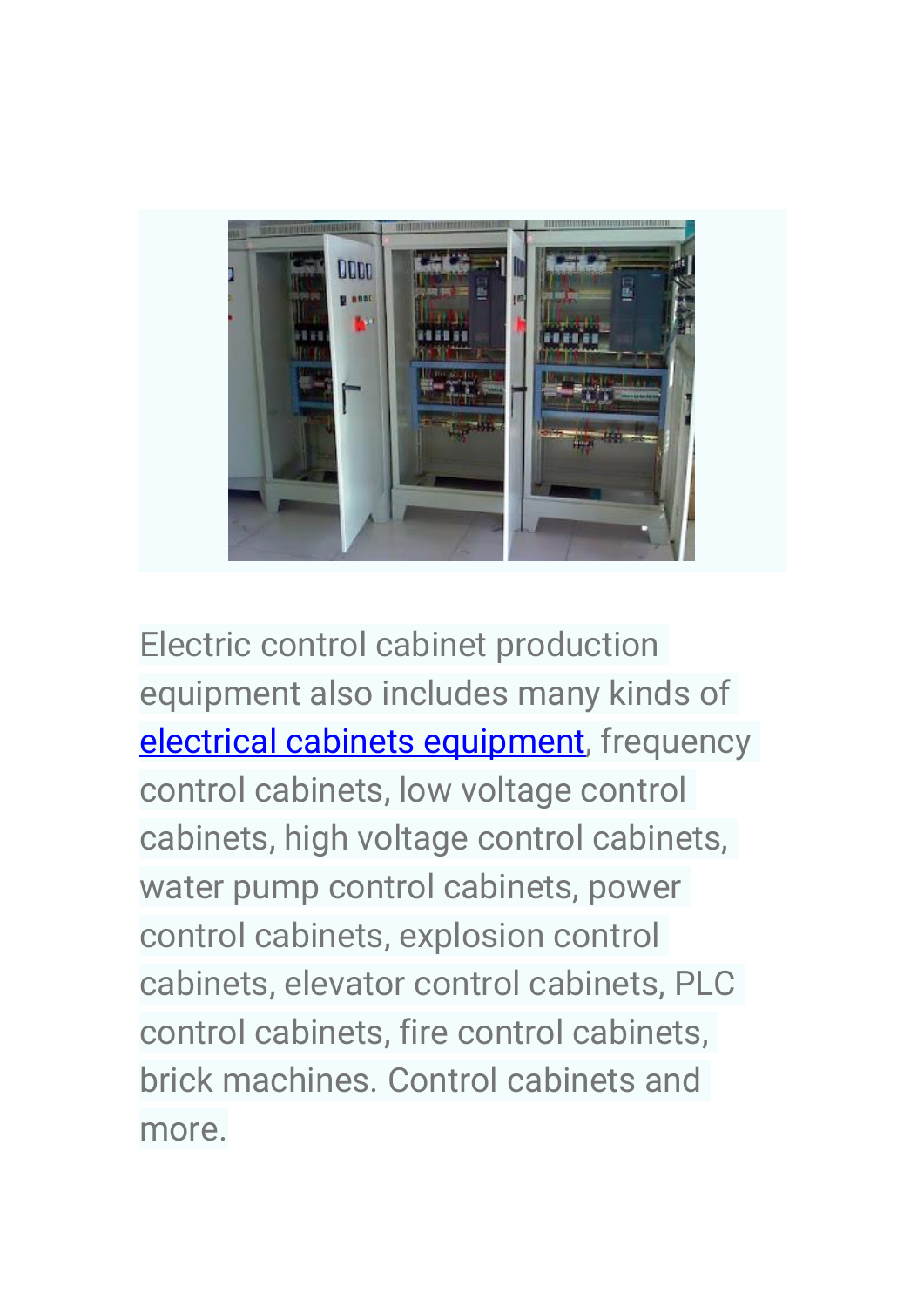

ABB Cabinet frame making solution. There are many metal frame and profile steel in a control cabinet, such as upright pole and connect beam.

Cabinet profiles drawing should be issue first.

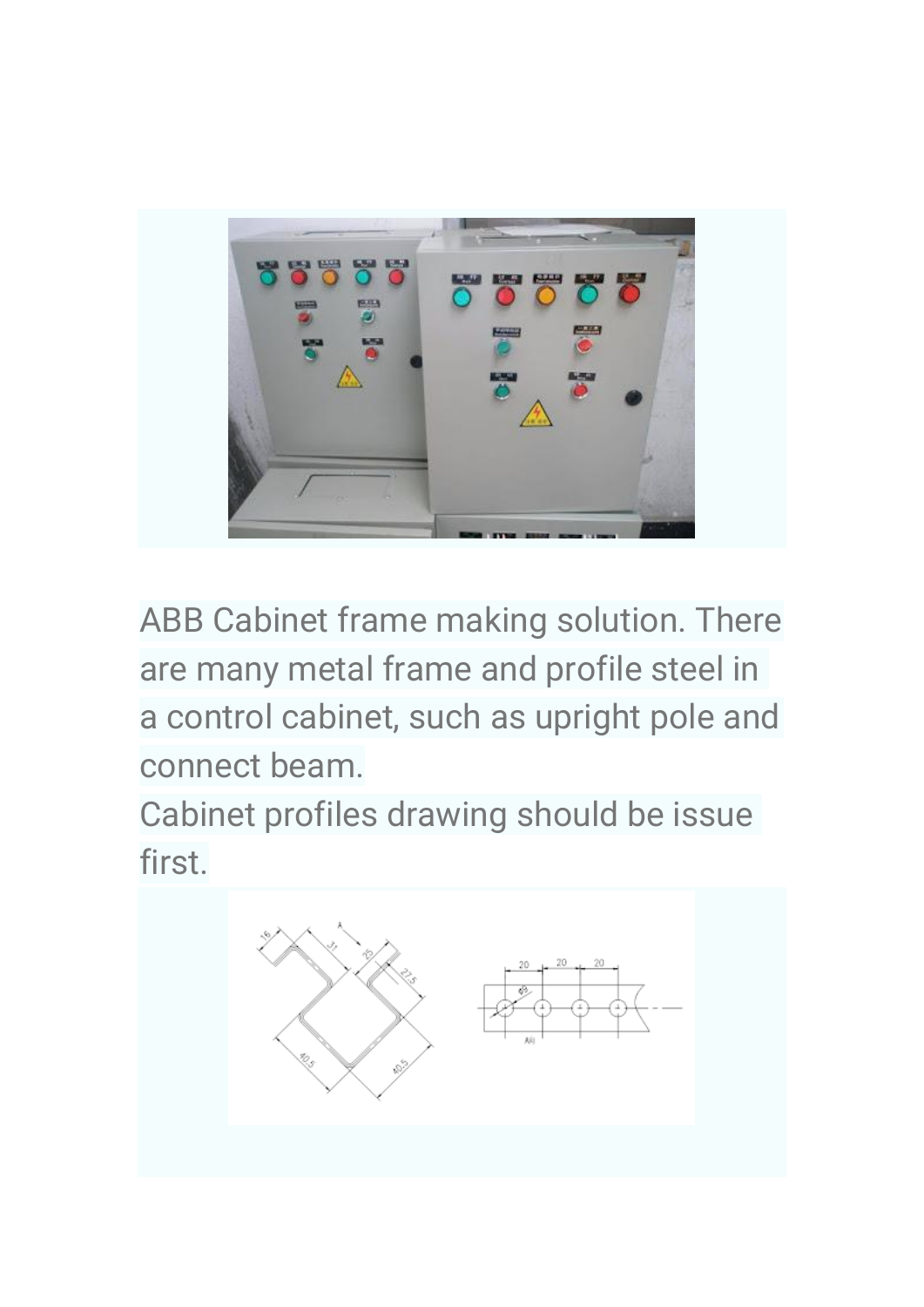Shenzhen Superda Machine CO., Ltd engineer as per issued profiles drawing or sample to desing roll forming machine technology parameter, such as roller station, roller shape, roller material and process, machine running power etc technology requirement. Formed cabinet steel profile installation

overview.



Power cabinet frame profiles drawing design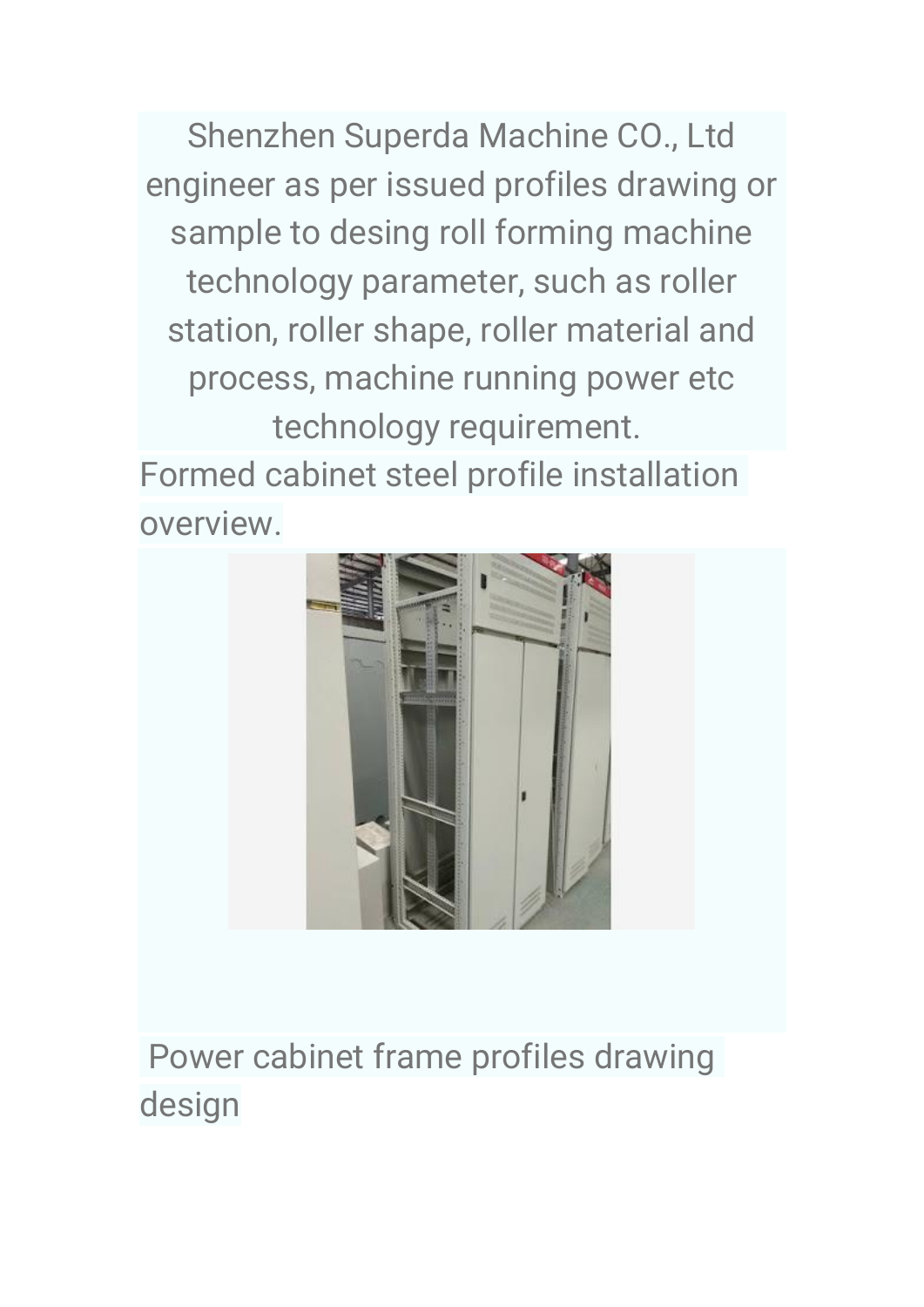

Superda engineer as per user offer sample or draft drawing making machine process.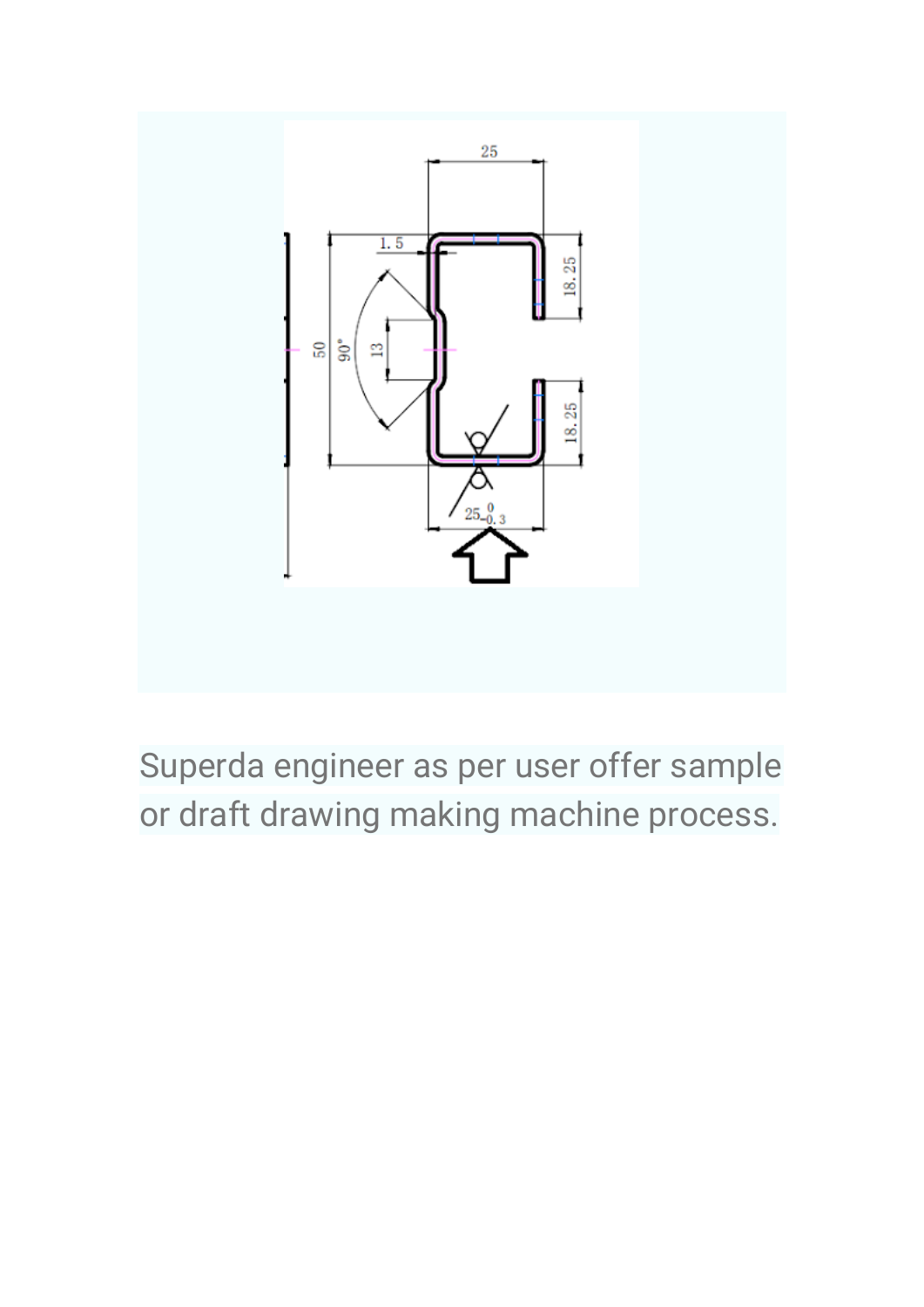

# YX25-50 [Cabinet Profile Roll Forming](http://www.superdamc.com/)  **[Machine](http://www.superdamc.com/)**

#### 一、Technical parameters

| No | <b>ITEM</b>          |               | <b>PARAMET   REMAR  </b> |   |
|----|----------------------|---------------|--------------------------|---|
|    |                      |               | ER                       | K |
|    | <b>MATERI</b><br>AI. | <b>Type</b>   |                          |   |
|    |                      | T.(mm)        | $1.6 - 2.0m$             |   |
|    |                      |               | m                        |   |
|    |                      | Yield         | <b>G300</b>              |   |
|    |                      | <b>Streng</b> |                          |   |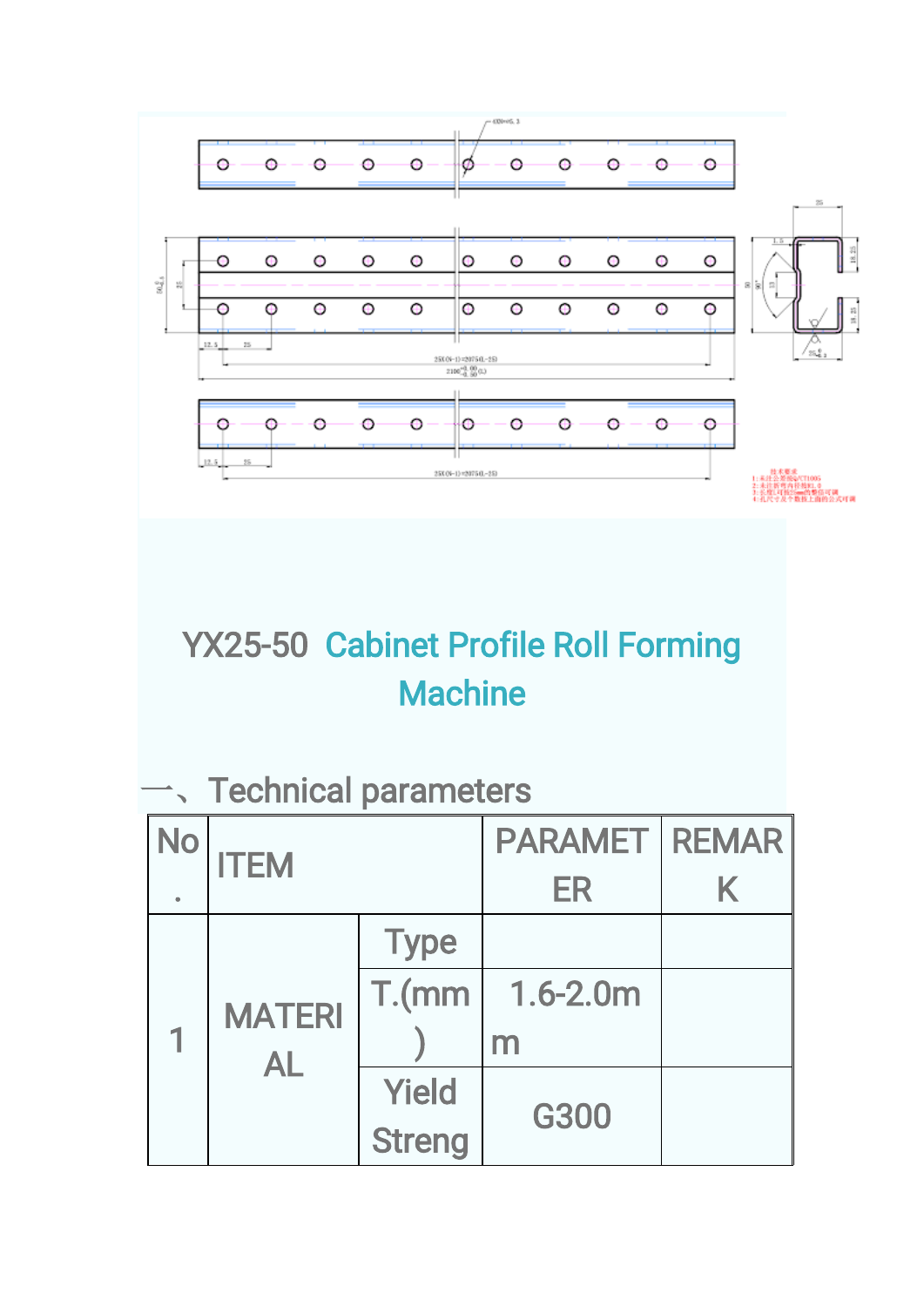|                | th                     |                 |                |
|----------------|------------------------|-----------------|----------------|
|                | (Mpa)                  |                 |                |
| $\overline{2}$ | <b>Forming product</b> | <b>50mm</b>     |                |
|                | <b>Width</b>           |                 |                |
| 3              | <b>Forming speed</b>   |                 | <b>Includi</b> |
|                | (m/min)                |                 | ng hole        |
| 4              | <b>Forming main</b>    | <b>7.5 KW</b>   | <b>FYR</b>     |
|                | power (KW)             |                 |                |
| 5              | <b>Hydraulic power</b> | <b>18.5 KW</b>  | <b>FYR</b>     |
|                | (KW)                   |                 |                |
| 6              |                        | <b>AC415V,</b>  |                |
|                | Voltage                | <b>50Hz, 3P</b> |                |

## [Cabinet profile steel making](https://www.youtube.com/watch?v=NSG1VQtpncw&feature=youtu.be)

## [machine](https://www.youtube.com/watch?v=NSG1VQtpncw&feature=youtu.be) process

2 in 1 Uncoiler Straightening→servo feeder  $\rightarrow$  Hydraulic press breach device  $\rightarrow$  Guide device →roll forming machine→shear device (including knife)→ finished product rack